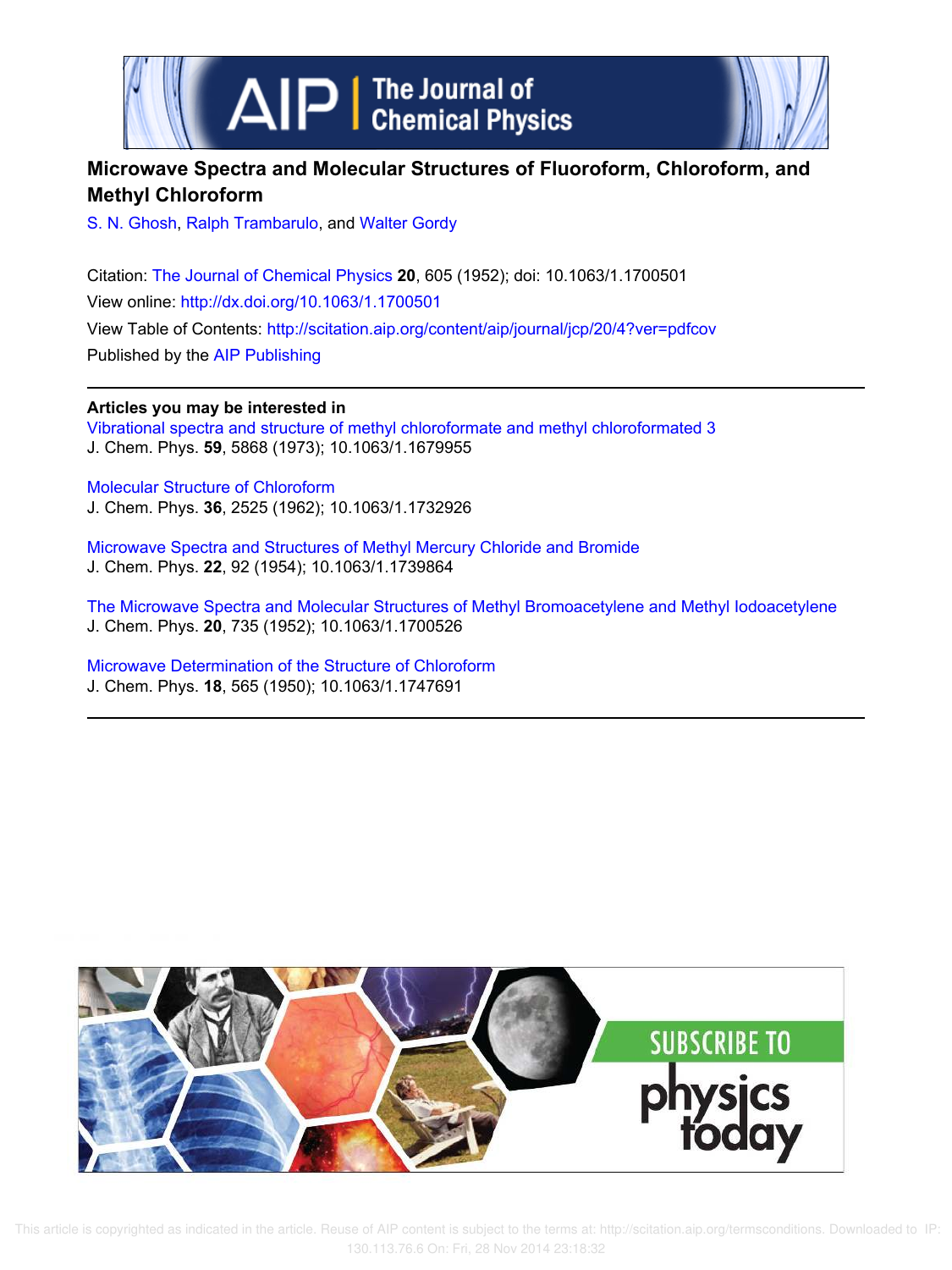## Microwave Spectra and Molecular Structures of Fluoroform, Chloroform, and Methyl Chloroform\*

S. N. GHOSH,<sup>†</sup> RALPH TRAMBARULO, AND WALTER GORDY *Department of Physics, Duke University, Durham, North Carolina*  (Received December 11, 1951)

Sufficient isotopic combinations have been studied to make complete structural determinations of fluoroform and chloroform from microwave rotational spectra. The dimensions of CHF<sub>3</sub> are  $d_{\text{CH}}= 1.098$ A,  $d_{\text{CF}} = 1.332$ A, and  $\angle$  FCF = 108°48'; those of CHCl<sub>3</sub> are  $d_{\text{CH}} = 1.073$ A,  $d_{\text{CO}} = 1.767$ A, and  $\angle$  ClCCl = 110°24'. Measurements were made on only the most abundant isotopic species of  $CH_3CCl_3$ . If the CCl<sub>a</sub> configuration as in chloroform and the CH<sub>3</sub> configuration as in methane are assumed, the CC distance in  $CH_3CCl_3$  is found to be 1.55A.

#### INTRODUCTION

**ALTHOUGH** fluoroform and chloroform have been<br>the subject of several previous structural investi-LTHOUGH Huoroform and chloroform have been gations both with electron diffraction and with spectroscopy, no complete determination of either structure has before been made. Because of the low electron scattering power of H, no estimate of the CH distance could be made with electron diffraction. The earlier microwave investigations of chloroform<sup>1,2</sup> and fluoroform3 did not employ sufficient isotopic combinations to make possible unambiguous assignments of the parameters. In the present study the structural determinations of both these molecules have been completed, and a partial evaluation of the structure of methyl chloroform has been made, from measurements on their microwave rotational spectra.

#### EXPERIMENTAL METHOD

Observations were made with a Stark-modulation spectrograph employing 100-kc square-wave modulation. Frequency measurements were made in the usual way with a secondary frequency standard monitored by comparison with station WWV.

Deuterated fluoroform was prepared by heating ordinary Huoroform with a tenfold molar excess of

TABLE 1. Observed rotational absorption frequencies of some isotopic combinations of  $CHF_3$ ,  $CHCl_3$ , and  $CH_3CCl_3$ .

| Isotopic<br>species                 | Transition            | Frequency<br>(Mc)    |
|-------------------------------------|-----------------------|----------------------|
| $C^{13}HF_3$                        | $J = 1 \rightarrow 2$ | $41,287.98 \pm 0.40$ |
| $C^{12}DF3$                         | $J = 0 \rightarrow 1$ | 19,842.69 ± 0.40     |
| $C^{12}HCl3$ 37                     | $J = 5 \rightarrow 6$ | $37,554.11 \pm 0.40$ |
| $C^{12}H_3C^{12}Cl_3$ <sup>35</sup> | $J = 7 \rightarrow 8$ | $37,955.88 \pm 0.40$ |

\* The research reported in this paper has been made possible through sponsorship extended by the Geophysical Research Directorate of Air Force Cambridge Research Laboratories under Contract No. W19-122-ac-35.

<sup>2</sup> Unterberger, Trambarulo, and Smith, J. Chem. Phys. 18, 565 (1950).

<sup>3</sup> Gilliam, Edwards, and Gordy, Phys. Rev. 75, 1014 (1949).

heavy water at 120°C in the presence of potassium carbonate for eight days. A portion of the fluoroform was removed from the reaction mixture after one day, and a very weak absorption line corresponding to the species  $CDF<sub>3</sub>$  was found. At the end of eight days the  $CDF<sub>3</sub>$ absorption line was much stronger indicating that an exchange between D and H had taken place. This research suggests the possibility of using microwave spectroscopy to study exchange reactions. Spectra of other isotopic species of both chloroform and Huoroform were observed for the naturally occurring concentrations.

#### SPECTRAL CONSTANTS

Frequencies of the rotational lines measured in this research are listed in Table 1. Spectral constants derived from these frequencies as well as the previously reported values for other isotopic combinations are listed in Table II. Gilliam, Edwards, and Gordy<sup>3</sup> made observations of the most abundant isotopic species,  $C^{12}HF_3$ . The  $I_B$  value of this species has also been determined from optical spectra with very good accuracy by Bernstein and Herzberg.4 Isotopic combination C<sup>12</sup>HCl<sub>3</sub>35</sub> has been measured by Smith and Unterberger<sup>1</sup> and C<sup>12</sup>DCl<sub>3</sub><sup>35</sup> by Unterberger, Trambarulo, and

TABLE II. Derived spectroscopic constants of some isotopic combinations of  $CHF_3$ ,  $CHCl_3$ , and  $CH_3CCl_3$ .

| Isotopic<br>species        | $B_0$<br>(Mc) | ∄ьв<br>$(X10^{-40} \text{ g cm}^2)$ | Reference |
|----------------------------|---------------|-------------------------------------|-----------|
| $C^{12}HF_3$               | 10,348.74     | 81.0641                             | b         |
| $C^{13}HF_3$               | 10,422.00     | 81.2741                             | C         |
| $C^{12}DF3$                | 9,921.35      | 84.5561                             | C         |
| $C^{12}HCl3^{35}$          | 3,301.94      | 254.066                             | d         |
| $C^{12}HCl3^{37}$          | 3,129.51      | 268.065                             | C         |
| $C^{12}DCl3$ 35            | 3,250.17      | 258.113                             | e         |
| $C^{12}H_3C^{12}Cl_3^{35}$ | 2,372.6       | 353.58                              | c         |

<sup>a</sup> Calculated from  $B_0$  using Planck's constant =6.623773 erg sec.

<sup>b</sup> See reference 3.<br>• Present work.

<sup>d</sup> See reference 1.<br>• See reference 2.

<sup>4</sup> H. J. Bernstein and G. Herzberg, J. Chem. Phys. 16, 30 (1948).

605

t On leave from the Department of Physics, The University of Calcutta, India.

<sup>1</sup>W. V. Smith and R. R. Unterberger, J. Chern. Phys. 17, 1348 (1949).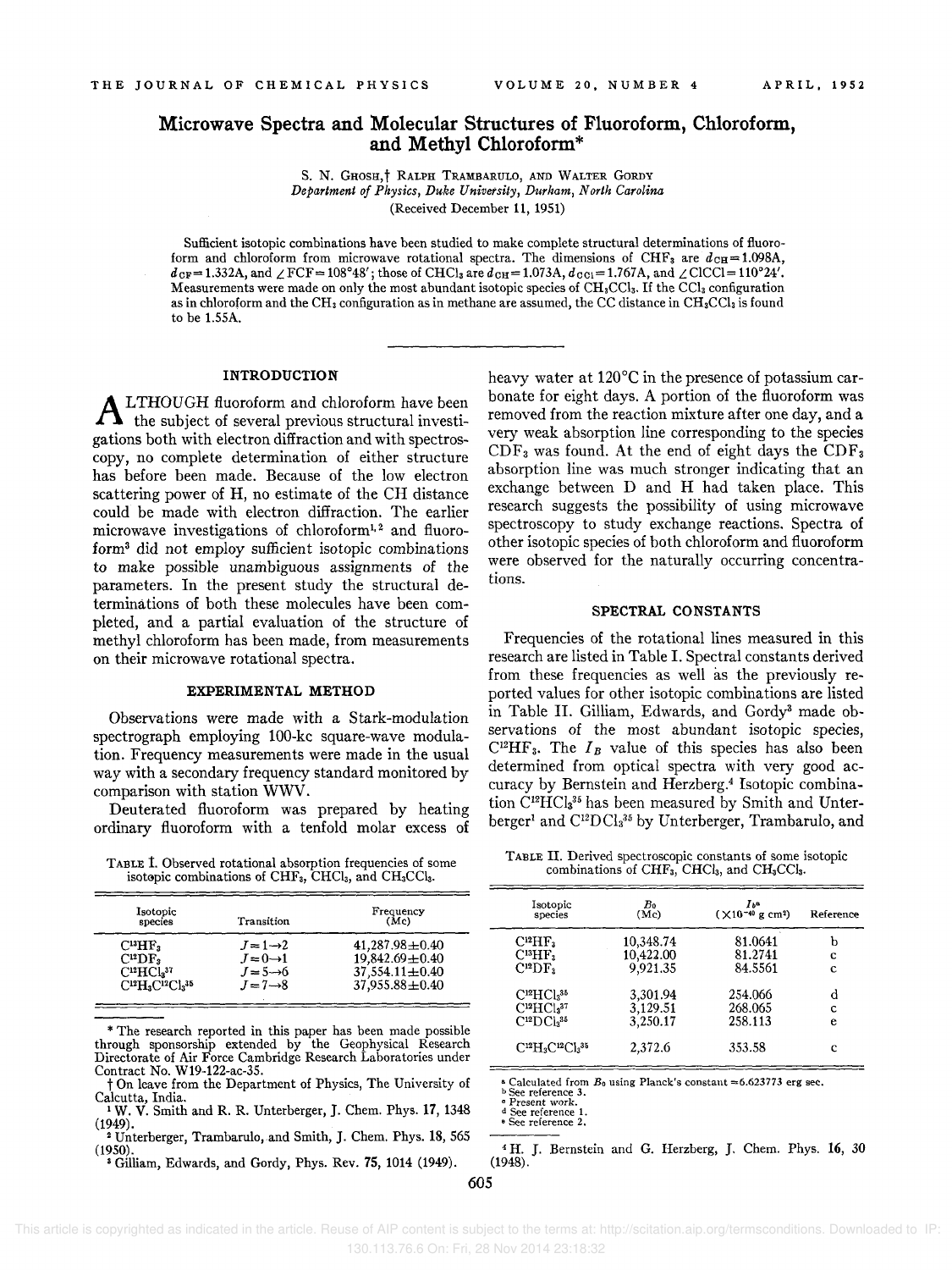TABLE III. Molecular structures of  $CHF<sub>3</sub>$ , CHCl<sub>3</sub>, and CH<sub>3</sub>CCl<sub>3</sub>.

|                   | $d$ CH                                                                                                                                                                                                                                                                                            | $d$ CF                 | ∠FCF                      |  |
|-------------------|---------------------------------------------------------------------------------------------------------------------------------------------------------------------------------------------------------------------------------------------------------------------------------------------------|------------------------|---------------------------|--|
| CHF <sub>3</sub>  | 1.098                                                                                                                                                                                                                                                                                             | 1.332                  | 108°48'<br>$\angle$ CICCI |  |
| CHCl <sub>3</sub> | $d_{\rm CH}$<br>1.073                                                                                                                                                                                                                                                                             | $d_{\rm CO1}$<br>1.767 | 110°24'                   |  |
| $CH_3CCl_3$       | $\begin{array}{l} \left< d_{\rm{CH}} \right> = 1.093 \\ \left< d_{\rm{CO}} \right> = 1.767 \\ \left< \rule{0pt}{3.2pt} \left< H{\rm{CH}} = 109^{\circ}28' \right> \right> \text{parameters} \\ \left< \rule{0pt}{3.2pt} \left< \rule{0pt}{3.2pt} {\rm{ClCC}} \right = 110^{\circ}24' \end{array}$ |                        | $rac{d_{\rm CG}}{1.55}$   |  |

Smith.<sup>2</sup> These earlier microwave measurements have been combined with ours in our structural evaluations.

Hyperfine structures resulting from the CI nuclear quadrupole coupling in chloroform and methyl chloroform were not resolved. Nevertheless, because the coupling is small and because the strongest hyperfine components are close to the position of the undisplaced rotational lines, it is possible to obtain an accurate measurement of the position of the rotational lines without resolution and analysis of these structures.

### **STRUCTURES**

Table III lists the structural parameters which were calculated from the rotational constants. The CF distance and FCF angle for fluoroform are in good agreement with the electron diffraction values,  $1.34 \pm 0.02$ A and  $109^{\circ} \pm 2^{\circ}$ , measured by Bauer and Beach.<sup>5</sup> Similar electron diffraction results have recently been obtained by Brockway.6 Our results on chloroform also agree well with the electron diffraction values  $d_{\text{CC}} = 1.77$  $\pm 0.02$ A and  $\angle$  CICCI=112° $\pm$ 2° for chloroform.<sup>7</sup>

A significant difference in the zero-point vibrational energies of the hydrogen and deuterium containing molecules can cause a rather large possible error in the determination of the CH distance. Since only a minimum number of isotopic combinations for the structural evaluations were measured, no estimate of the limits of error could be made from the internal consistency test. From such tests on other molecules where substitutions or D for H have been made, the limits of error in the CH distance are estimated as 0.02A. Fortunately, because of the small weight of H, such a large possible error in the CH distance does not cause a correspondingly large error in the other parameters.

It is interesting that the bond angles and the CH distance in fluoroform are so close to those for methane. The CH length suggests that this bond is formed primarily with an *Sp3* hybridized orbital of the C. Although the CF distance, 1.332A, is considerably shorter than the added covalent radii of C and F, 1.51A, the three C orbitals which form bonds to fluorine are presumably also  $s\phi^3$  hybrides. The most likely cause for the marked shortening of the CF bonds is the ionic resonance of Form II with I, as suggested by Schomaker and Stevenson, $<sup>8</sup>$  and the resonance of I with Form III, as</sup> proposed by Pauling.<sup>9</sup> The Schomaker-Stevenson rule which predicts a decrease of about

$$
0.09 \, | \, x_A - x_B | = 0.13 \, \text{A}
$$

would account for the greater part of the shortening.



Although the bond angles are nearly tetrahedral in CHF3, it does not seem probable that the CF distance would be significantly smaller in this molecule than it is in CF<sup>4</sup> • A single, early electron-diffraction measurement gives the CF distance in  $CF_4$  as  $1.36 \pm 0.02$ A. A remeasurement of  $CF_4$  with electron diffraction seems worthwhile. The CF distances in  $CF<sub>3</sub>Cl$  reported by Coles and Hughes<sup>10</sup> and in other  $CF_{3}X$  molecules found by Sheridan and Gordyll are in good agreement with the fluoroform value.

It is interesting to compare the structures of fluoroform and chloroform. In fluoroform, the CH distance and  $\angle HCF$  are slightly larger than those expected for tetrahedral carbon, whereas in chloroform the corresponding values appear to be slightly smaller than the tetrahedral values. Differences in angles can be explained on the basis of the larger size of the CI, which causes a repulsion of the CI atoms and thus increases  $\angle$  CICCI above the tetrahedral value of 109°28'. The surprising feature is that the CH distance in chloroform is shorter than that in fluoroform and even shorter than that in methane, 1.093A. Although the error caused by the difference in zero-point energy mentioned above might barely account for the deviation in the methane value, it is not probable that this accounts for the observed CH distance in chloroform being shorter by 0.03A than that in fluoroform since deuterium substitution was employed in both determinations. Nevertheless, it is difficult to account for the shorter chloroform distance. From the fact that  $\angle$  HCCI is smaller than 109°28', one might predict that the C bonding orbital in CH would have less than 25 percent *s* character and hence that the CH· bond length would be longer than that in methane. For similar reasons, one might expect the CH in fluoroform to be slightly shorter than 1.093A. Actually, the opposite trend is indicated by the present structural determinations.

As the lines of  $\text{CCl}_3\text{CH}_3$  were rather weak, it was possible to measure only the most abundant isotopic

 This article is copyrighted as indicated in the article. Reuse of AIP content is subject to the terms at: http://scitation.aip.org/termsconditions. Downloaded to IP: 130.113.76.6 On: Fri, 28 Nov 2014 23:18:32

<sup>&</sup>lt;sup>5</sup> S. H. Bauer and J. Y. Beach, quoted by P. W. Allen and L. E.<br>Sutton, Acta Cryst. 3, 46 (1950).<br><sup>6</sup> L. Brockway (private communication to J. Sheridan).<br><sup>7</sup> L. Brockway, Revs. Modern Phys. 8, 231 (1936).

<sup>&</sup>lt;sup>8</sup> V. Schomaker and D. P. Stevenson, J. Am. Chem. Soc. 63, 37 (1941). . ,

<sup>&</sup>lt;sup>9</sup> L. Pauling, *The Nature of the Chemical Bond* (Cornell University Press, Ithaca, New York, 1945), second edition, p. 236.<br><sup>10</sup> D. K. Coles and R. H. Hughes, Phys. Rev. 76, 858 (1949).<br><sup>11</sup> J. Sheridan and W. Gordy (to